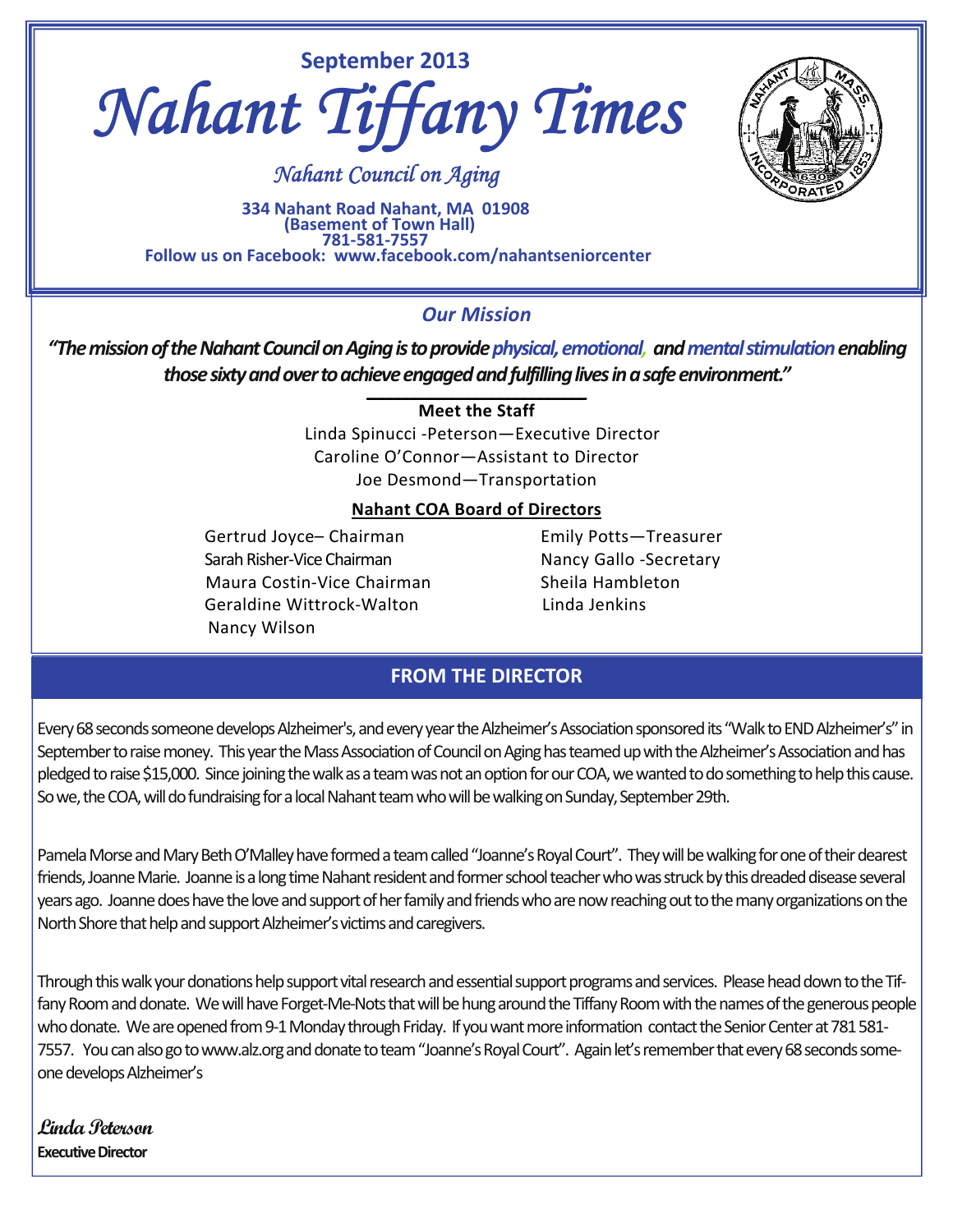| "ON THE GO" SENIORS                                    |                                                                                                                                                                                                                                                                                                                                                                                                                                                               |  |  |  |
|--------------------------------------------------------|---------------------------------------------------------------------------------------------------------------------------------------------------------------------------------------------------------------------------------------------------------------------------------------------------------------------------------------------------------------------------------------------------------------------------------------------------------------|--|--|--|
| <b>Wednesday September 11th</b>                        | "Suffolk Downs Race Track" -<br>Join us once again for A Day At The Races. Cost: \$15.00pp Leaving<br>Tiffany Room 11:00 p.m.                                                                                                                                                                                                                                                                                                                                 |  |  |  |
| <b>Tuesday September 17th</b>                          | Fuller Gardens Mystery Ride - A public botanical garden that was once part of the summer estate of Alvan T. Fuller on the Seacoast of N. Ham shire. A delightful oasis situated a stone's throw from the ocean.<br>Leaving Tiffany Room @ 12:30 p.m.                                                                                                                                                                                                          |  |  |  |
| <b>Friday September 20th</b>                           | "Bourne Scallop Festival & Cape Cod Canal Cruise"<br>(We will be joining the Salem Council on Aging for this trip).<br>The Bourne Scallop Festival has something for everyone, from craft<br>booths and exciting entertainment. The cuisine and entertainment are<br>always terrific! Later this afternoon you'll relax and enjoy a cruise on the<br>Cape Cod Canal. Tour Cost: \$64.00pp<br><b>Contact Linda Peterson for more information: 781-581-7557</b> |  |  |  |
| <b>Wednesday September 25th</b>                        | "Fabergé Revealed"<br>The name Fabergé is synonymous with refined craftsmanship, jeweled<br>luxury and the Russian imperial family. Over 230 singular treasures creat-<br>ed by the House of Faberge in the late 19th and early 20th centuries are<br>feature<br>Leaving Tiffany Room @ 12:30 p.m.                                                                                                                                                            |  |  |  |
| <b>Thursday September 26th</b>                         | <b>SENIOR CENTER ACTIVITIES</b><br>"National Senior Center Month Games"<br>Join us for a Clambake to end our summer season. Featuring several<br>games for prizes. Cost $$15.00$ pp 11:00 a.m.                                                                                                                                                                                                                                                                |  |  |  |
| Friday September 13th,<br><b>Friday September 27th</b> | <b>FRIDAY AFTERNOON AT THE MOVIES</b><br><b>A Beautiful Mind</b><br>1:00 p.m.<br><b>Under The Tuscan Sun</b><br>1:00 p.m.                                                                                                                                                                                                                                                                                                                                     |  |  |  |
|                                                        | <b>COMING ATTRACTIONS</b>                                                                                                                                                                                                                                                                                                                                                                                                                                     |  |  |  |
| <b>Saturday October 5th</b>                            | "Enjoying Cultures of Our World"<br>This Event will highlight the Asian Cultures of Thailand, Japan, & China.<br>Featuring various foods, entertainment, costumes (worn by volunteers)<br>and educational information. The evening festivities will take place at<br>the Town Hall Auditorium from 6:00pm - 11:00pm. Tickets are \$10.00 with a free beer or wine. Additional drink vouchers \$2.00 each.                                                     |  |  |  |
| <b>Tuesday October 8th</b>                             | "Topsfield Fair"<br>America's oldest agricultural fair. The colorful and often exciting history<br>of Topsfield Fair began in 1818 when the Essex Agricultural Society, the<br>non-profit organization that owns the Topsfield Fair, was officially<br>granted a charter on June 12th of that year.<br>Leaving Tiffany Room @ 12:30pm                                                                                                                         |  |  |  |
| <b>Thursday October 10th</b>                           | "Fall Foliage Trip"<br>A nice relaxing day in Rockport, lunch, Shopping and fun.<br>Keep checking in for more details to come.<br>Leaving Tiffany Room @ 10:00am                                                                                                                                                                                                                                                                                              |  |  |  |
| <b>Wednesday October 23rd</b>                          | "Lunch and a Movie"<br>Movie and restaurant to be determined<br>Leaving Tiffany Room @ 11:30am.                                                                                                                                                                                                                                                                                                                                                               |  |  |  |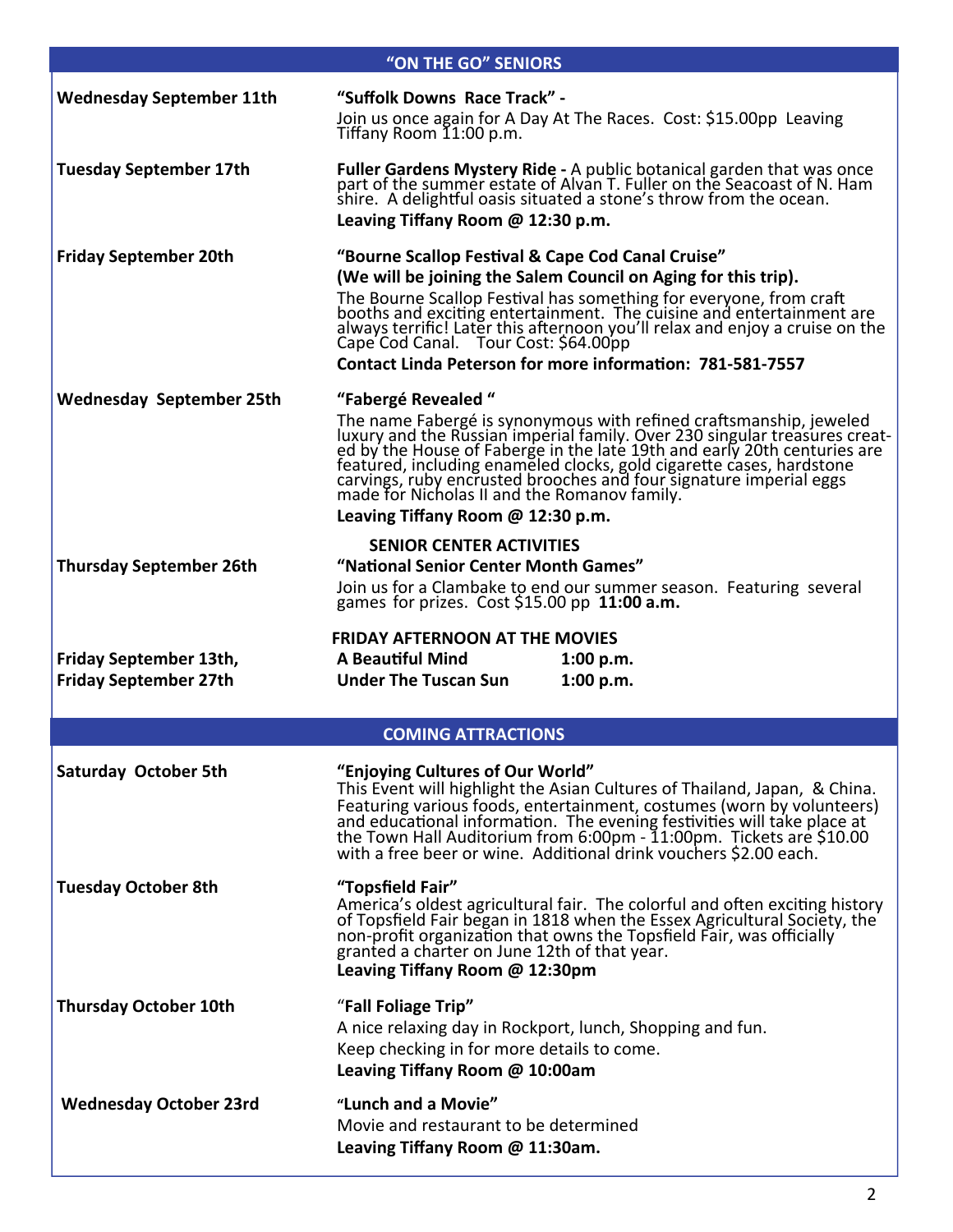#### **SHINE**

### **Medicare's Open Enrollment is October 15 – December 7. Make your SHINE** *appointment now***!**

If you have a Medicare Prescription Drug Plan or a Medicare Advantage Plan (HMO, PPO) you should be re-<br>ceiving information from your plan by the end of September. It is important to read and save this infor-<br>mation becaus

During Medicare's Open Enrollment, you will have a chance to CHANGE your plan for next year. SHINE Counselors can help you understand your plan changes, as well as other options you may have.

This year, because of the Affordable Care Act, some new programs are being introduced around the same time as Medicare's Open Enrollment. If you are eligible for Medicare, you don't need to be concerned about other "open enrollments."

Trained SHINE counselors offer free, confidential counseling on all aspects of Medicare and related health insurance programs. To make an appointment with the SHINE counselor here, please contact Linda Peterson 781 581-7557. You may also call the Regional SHINE office at Mystic Valley Elder Services at 781-324-7705 x 164.

### **MONTHLY SCAM ALERT: REPAIRS**

Scammers are using your home to take your money in phony repair scams or to distract you so they can physically steal items out of your home.

Repair Scams: A contractor knocks on your door and says that he saw a loose tile. He is doing work around the area and he can fix it for you at a reduced price since he is already here.

The contractor could be a roving scammer, someone who usually preys on the elderly, and goes from town to town. In a best case scenario, they may attempt to repair or replace a roof or other job, but if something goes wrong, and it usually does, you have no way to follow up. They aren't a licensed contractor. Always get at least two written estimates and ask for local references. Never give more than 1/3 of the job price in upfront payment.

Repair Distraction Scams: If you leave the house to point out things that a contractor says may need to be fixed, close and lock the door behind you. The contractor could have an accomplice who sneaks into your house while you are discussing repairs.

Some scammers are very clever and say that your neighbor is putting up a fence between the yards and he needs to discuss the job with you. An accomplice then goes into the house and steals valuables, including identification information.

If you have questions or would like to report a scam, feel free to contact the Elder Hotline at the MA Attorney General's Office: 1‐888‐AG‐ELDER, (1‐888‐243‐5337), TTY: (617) 727‐4765

## **A NEW SCAM / FRAUD SCHEME**

Residents have been receiving calls from a person claiming to be a Police Officer or Federal Agent. These persons claim to have a warrant for the arrest of the resident which can only be cleared up by sending a money order or rechargeable Visa/Master card to them. The caller is extremely aggressive and will attempt to intimidate the victim into sending them money or face being arrested.

Be reminded that the Police will NEVER contact anyone demanding money for any reason. These calls have been originating out of state, anyone receiving calls of this nature may file a report with the Federal Trade Commission or with the FBI. If anyone has actually lost money or had their identity compromised to this or any other fraud it should be reported to the local Police. Anyone wanting more information about ongoing fraud schemes can find it on the FBI website at www.fbi.gov.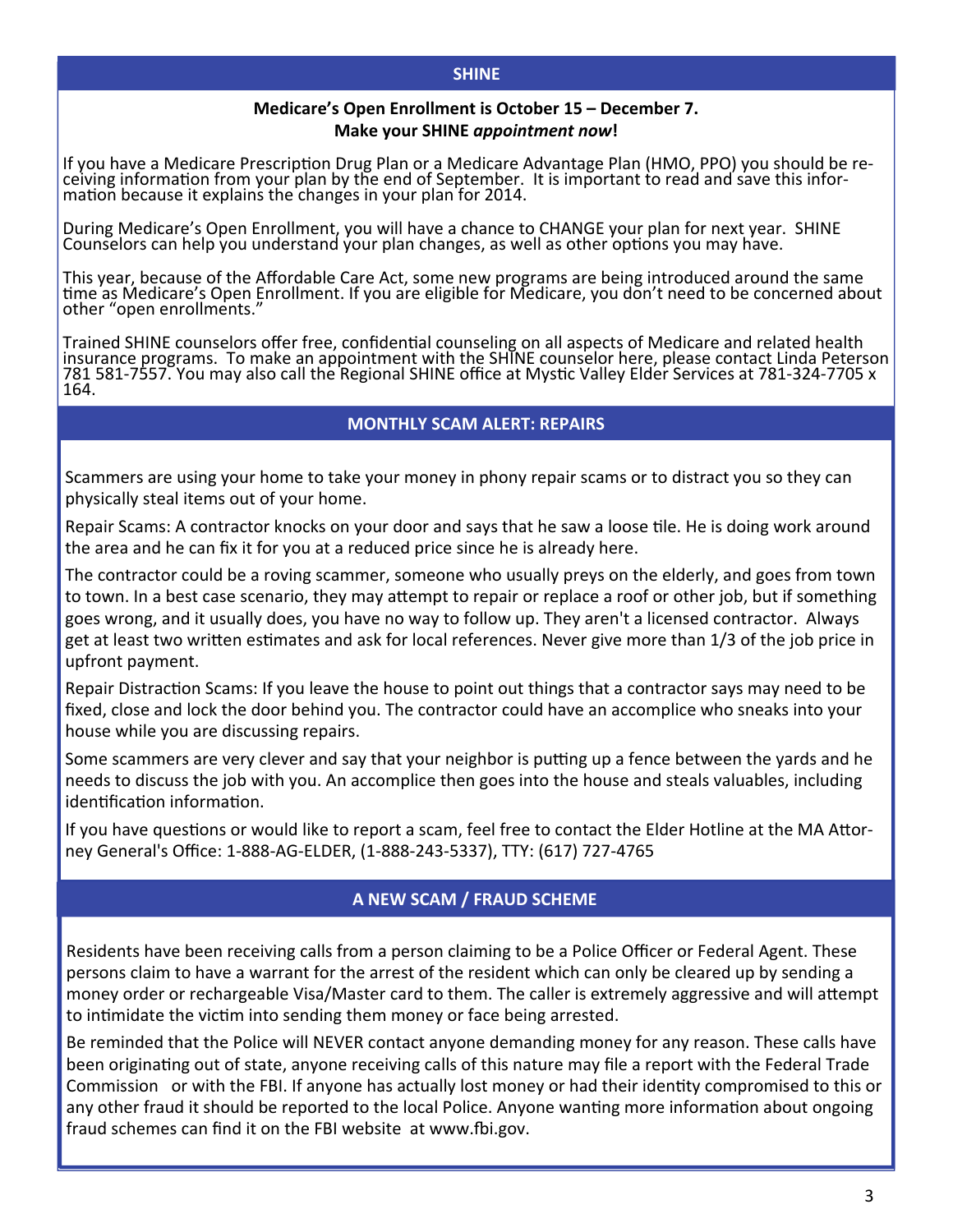| <b>FOOD FOR THOUGHT</b>                                                                                                                                       |                                               |            |  |  |
|---------------------------------------------------------------------------------------------------------------------------------------------------------------|-----------------------------------------------|------------|--|--|
| <b>TIFFANY CAFÉ LUNCH PROGRAM</b><br>Served everyday at 11:30 - 12:30<br>All meals served with 1% milk, bread, crackers & soup<br>Requested Donation - \$2.00 |                                               |            |  |  |
| Thursday 26th                                                                                                                                                 | <b>Celebrating September Birthdays</b>        |            |  |  |
| <b>FOOD SHOPPING PROGRAM</b>                                                                                                                                  |                                               |            |  |  |
| Wednesday 4th                                                                                                                                                 | Market Basket and Vinnin Square               | 12:30 P.M. |  |  |
| Tuesday 10th                                                                                                                                                  | Market Basket and Vinnin Square<br>12:30 P.M. |            |  |  |
| Wednesday 18th                                                                                                                                                | Market Basket and Vinnin Square<br>12:30 P.M. |            |  |  |
| Tuesday 24th                                                                                                                                                  | Market Basket and Vinnin Square<br>12:30 P.M. |            |  |  |

# **HEALTHY EATING**

## **Fast Tomatoes with Basil and Balsamic**



 **Total Time: 35 Prep Time: 5 Cook Time: 30 min.**

 **Ingredients:** Servings: 6

L 6 roma tomatoes or 6 plum tomatoes, halved 1 tablespoon balsamic vinegar 2 tablespoons fresh basil, chopped salt (to taste) black pepper, freshly cracked (to taste)

## **DirecƟons:**

- 1 Preheat the oven to 350 degrees
- 2 Place tomatoes on oven tray with the cut side facing down.
- 3 Dash over the balsamic vinegar, basil, salt, black pepper to taste.
- 4 Bake for about 15 minutes for semi firm (still holding shape) and 30 minutes for well done (extra soft).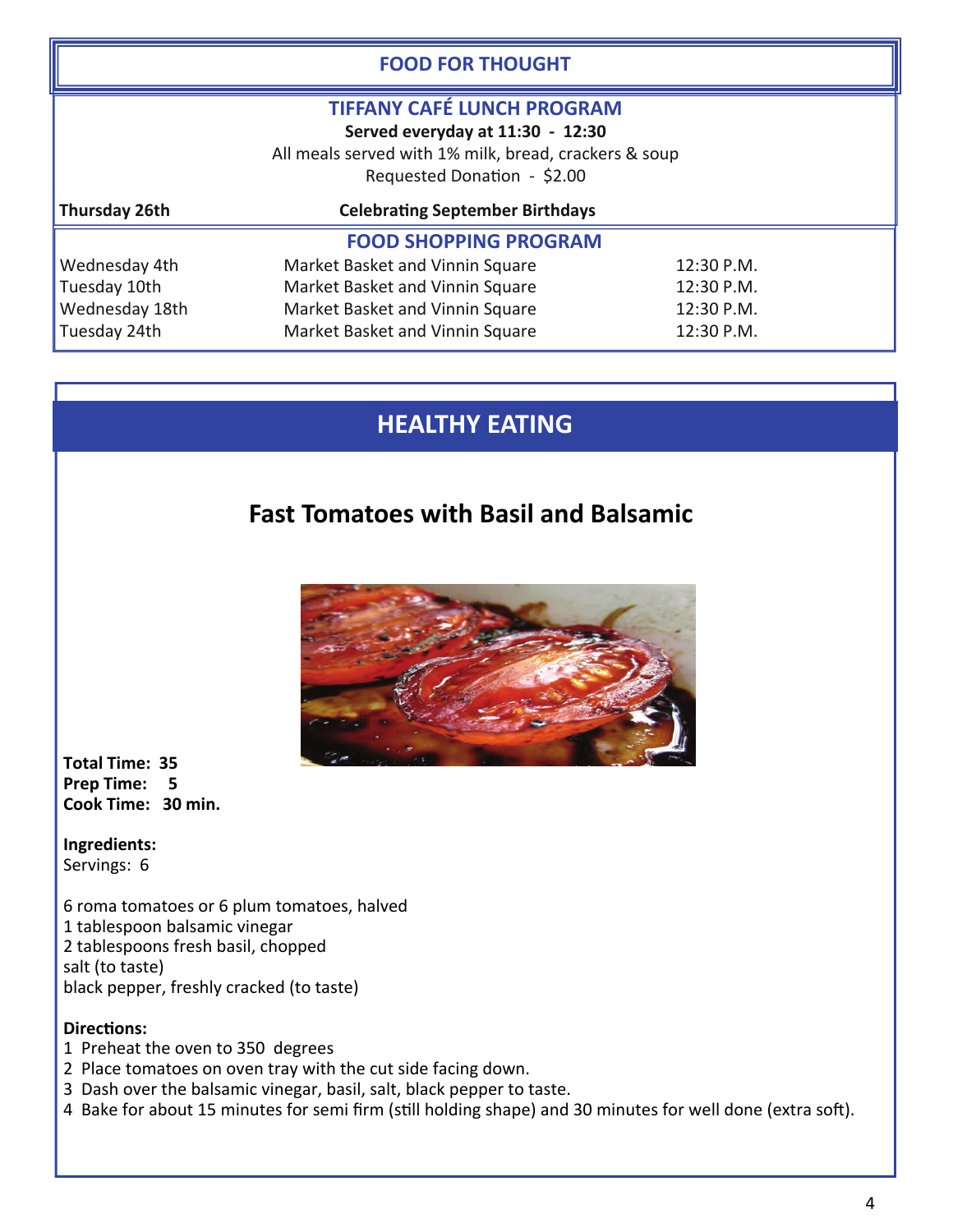

# **SEPTEMBER 2013**

 *"One should eat to live not live to eat" ~Moliere~*



 *\*\*= HIGH SODIUM ITEM* 

| Monday                                                                                                                                                                             | Tuesday                                                                                                                                                                                                       | Wednesday                                                                                                                                                                                                                                                                                                           | <b>Thursday</b>                                                                                                                                                                      | Friday                                                                                                                                                                            |
|------------------------------------------------------------------------------------------------------------------------------------------------------------------------------------|---------------------------------------------------------------------------------------------------------------------------------------------------------------------------------------------------------------|---------------------------------------------------------------------------------------------------------------------------------------------------------------------------------------------------------------------------------------------------------------------------------------------------------------------|--------------------------------------------------------------------------------------------------------------------------------------------------------------------------------------|-----------------------------------------------------------------------------------------------------------------------------------------------------------------------------------|
| $\overline{2}$<br><b>HOLIDAY</b>                                                                                                                                                   | $\overline{\mathbf{3}}$<br><b>Tarragon Tyson</b><br><b>Chicken</b><br><b>Lyonnaise Potatoes</b><br><b>Roman Blend Veg-</b><br>gies<br><b>Chilled Fruit</b><br><b>ALTERNATIVE</b><br><b>Eggplant Parmesan/</b> | Sweet Red Pepper 4<br><b>Salmon</b><br><b>Garlic Whipped Po-</b><br>tato<br><b>Country Blend Veg-</b><br>gies<br><b>Banana Cake</b><br><b>ALTERNATIVE</b><br>Salisbury Steak/<br>Gravy                                                                                                                              | 5<br><b>Chicken Noodle</b><br>Soup<br><b>Egg Salad</b><br><b>Tossed Salad</b><br>Jell-o<br><b>ALTERNATIVE</b><br><b>Turkey Salad</b>                                                 | 6<br><b>Meatball Sub/</b><br><b>Sauce</b><br><b>Home Fries</b><br>Green & Golden<br><b>Beans</b><br><b>Fresh Fruit</b><br><b>ALTERNATIVE</b><br><b>Omelet/Cheese</b>              |
| 9<br><b>Aloha Chicken</b><br><b>Brown Rice Pilaf</b><br><b>Tuscany Veggies</b><br>Garlic Roll/<br><b>Chilled Fruit</b><br><b>ALTERNATIVE</b><br><b>Spanish Shep-</b><br>herd's Pie | 10<br><b>Beef Rib-B-Q</b><br><b>Whipped Potato</b><br><b>Italian Green Beans</b><br><b>Pudding</b><br><b>ALTERNATIVE</b><br><b>Chicken Patty(hot)/</b><br>Roll                                                | 11<br><b>Tortellini/Meat</b><br><b>Sauce</b><br>Spinach<br><b>Cookie</b><br><b>ALTERNATIVE</b><br><b>Mushroom Quiche</b><br>Potato                                                                                                                                                                                  | 12<br><b>Roast Pork/Gravy</b><br><b>Oven Roasted Po-</b><br>tato<br><b>Peas &amp; Onions</b><br><b>Muffin/Fresh Fruit</b><br><b>ALTERNATIVE</b><br><b>Chicken Marsala</b>            | 13<br><b>Italian Wedding</b><br>Soup<br>California Chicken<br><b>Salad</b><br><b>Potato Salad</b><br><b>Chilled Fruit</b><br><b>ALTERNATIVE</b><br><b>Seafood Salad</b>           |
| 16<br>Crunch Lite Fish/<br><b>Sauce</b><br>Mac & Cheese<br>Green Bean/Red<br><b>Pepper</b><br><b>Chilled Fruit</b><br><b>ALTERNATIVE</b><br>Salisbury Steak/<br>Gravy              | 17<br><i><b>*Turkey Sausage</b></i><br>$Coins*$<br>Pepper/Onion/Roll<br><b>Oven Fries</b><br>Carrots/ Jell-o<br><b>ALTERNATIVE</b><br><b>Chix Meatballs/</b><br>Gravy                                         | 18<br><b>Garden Veggie</b><br>Soup<br>Pot Roast/<br>Jardinière Gravy<br><b>Baked Potato/Sour</b><br>Cream<br><b>Fresh Fruit</b><br><b>ALTERNATIVE</b><br><b>Chicken Florentine</b>                                                                                                                                  | 19<br><b>SEPTEMBER</b><br><b>SPECIAL</b><br>Mediterranean<br><b>Chicken</b><br><b>Wild Rice</b><br><b>Mixed Greens/</b><br><b>Feta/Cheese</b><br><b>WW Roll</b><br><b>Lemon Cake</b> | 20<br>Meatloaf/<br><b>Ketchup Gravy</b><br><b>Cheddar</b><br><b>Whipped Potato</b><br>Peas & Mush-<br>rooms<br><b>Chilled Fruit</b><br><b>ALTERNATIVE</b><br><b>Veggie Quiche</b> |
| 23<br><b>WW Lasagna</b><br><b>Roll Ups</b><br>Zucchini/Red<br>Pepper<br><b>Chilled Fruit</b><br><b>ALTERNATIVE</b><br><b>Spanish Chicken</b><br><b>Rice &amp; Beans</b>            | 24<br><b>Cran Glazed Tyson</b><br><b>Chicken</b><br><b>Delmonico Potato</b><br><b>Country Blend Veg-</b><br>gies<br>Oat Roll/ Chilled<br><b>Fruit</b><br><b>ALTERNATIVE</b><br>*Turkey Ham*/                  | 25<br><b>Swedish Meatballs/</b><br>Gravy<br><b>O'Brien Potatoes</b><br>Spring/Summer<br><b>Veggies</b><br><b>Pudding</b><br><b>ALTERNATIVE</b><br>Salmon/Dill Sauce                                                                                                                                                 | 26<br><b>Cream Of Broccoli</b><br>Soup<br>Egg Salad/ WW Bulk-<br>ıе<br><b>Tossed Salad</b><br>Cake<br><b>ALTERNATIVE</b><br><b>Shaved Roast Beef</b>                                 | 27<br>Turkey/Gravy/<br><b>Stuffing</b><br><b>Sweet Potato</b><br>Green & Red<br>Cabbage<br>Muffin/Fresh<br><b>Fruit</b><br><b>ALTERNATIVE</b><br>Liver & Onions/                  |
| 30<br><b>Beef Stir Fry</b><br><b>Steamed Rice</b><br><b>Stir Fry Veggies</b><br><b>Chilled Fruit</b><br><b>ALTERNATIVE</b><br>Mesquite Chix/<br>Gravy                              | <b>SENIOR DRIVING</b>                                                                                                                                                                                         | As a senior citizen was driving down the motolway, his car phone rang Answering, he<br>heard his wife's voice urgently warning him, "Vernon, I just heard on the news that<br>there's a car going the wrong way on M25. Please be careful!"<br>"Hell," said Vernon, ' It's not just one car It's hundreds of them!" |                                                                                                                                                                                      |                                                                                                                                                                                   |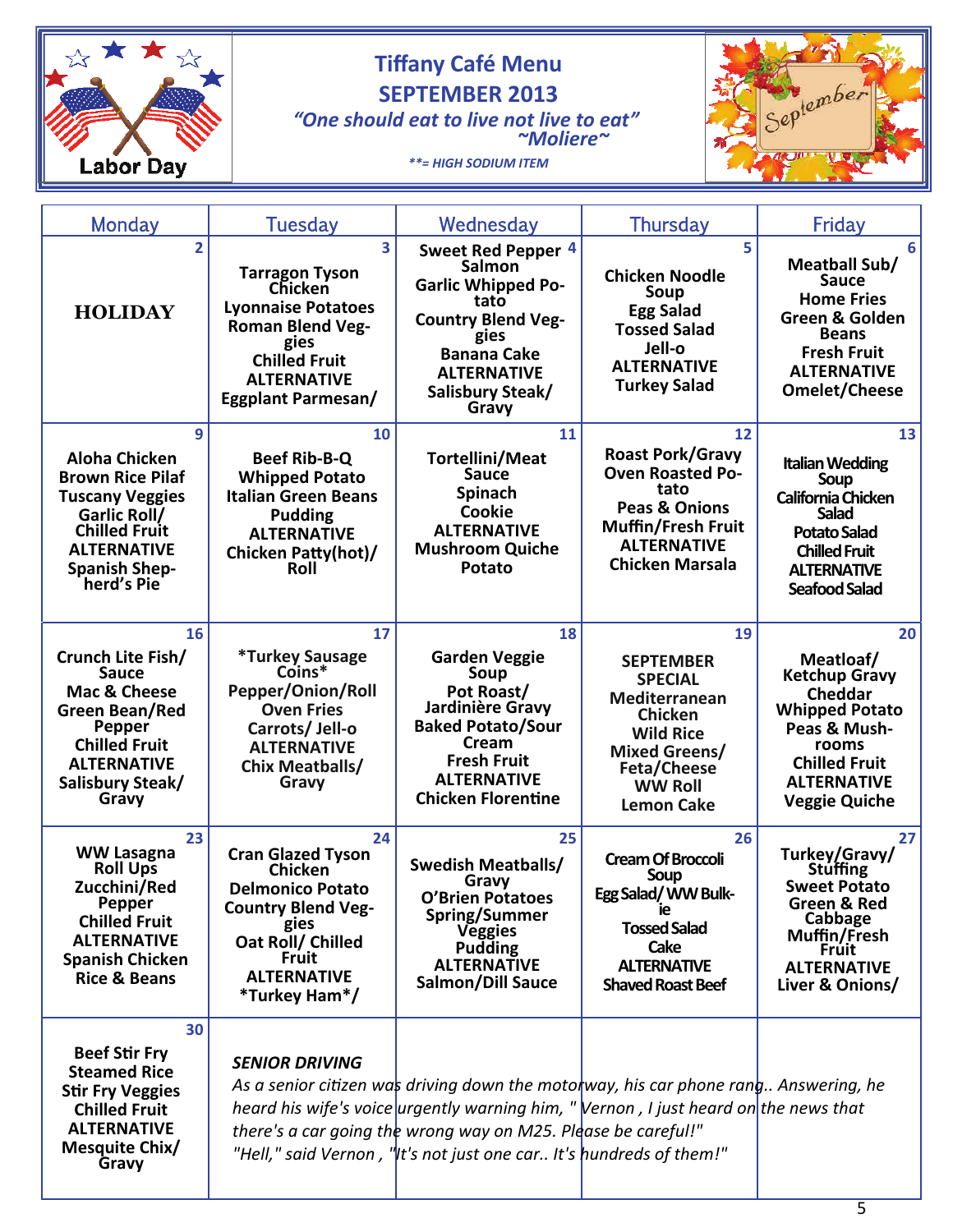| <b>HEALTH AND WELLNESS</b>                                    |                                                         |                            |                         |  |  |
|---------------------------------------------------------------|---------------------------------------------------------|----------------------------|-------------------------|--|--|
| Monday 9th,<br>Blood Pressure & Glucose testing<br>12:00 p.m. |                                                         |                            |                         |  |  |
| Tuesday 3rd,                                                  | Manicurist (sign up required) \$10.00<br>$9:30$ a.m.    |                            |                         |  |  |
| Tuesday 17th,                                                 | Manicurist (sign up required) \$10.00<br>$9:30$ a.m.    |                            |                         |  |  |
| Thursday 19th,                                                | Dr Sanphy's foot clinic (sign up required)<br>9:30a. m. |                            |                         |  |  |
| <b>EXERCISE</b>                                               |                                                         |                            |                         |  |  |
| Monday                                                        | 9:00 a.m.                                               | YOGA (\$5.00)              | <b>Tiffany Room</b>     |  |  |
| Tuesday & Thursday                                            | $10:30$ a.m.                                            | <b>Chair Exercise</b>      | <b>Tiffany Room</b>     |  |  |
| Monday                                                        | 9:00 a.m.                                               | <b>Total Body Exercise</b> | <b>Community Center</b> |  |  |
| Tuesday                                                       | 1:00 p.m.                                               | Cribbage                   | <b>Community Center</b> |  |  |
| Tuesday                                                       | 5:00 p.m.                                               | <b>Total Body Exercise</b> | <b>Community Center</b> |  |  |
| Wednesday                                                     | 9:00 a.m.                                               | <b>Total Body Exercise</b> | <b>Community Center</b> |  |  |
| Thursday                                                      | 5:00 p.m.                                               | <b>Total Body Exercise</b> | <b>Community Center</b> |  |  |

## **10 Ways To Spend 5 Minutes a Day Improving Your Health**

There are 8760 hours in a year. What if, just 31 of these hours, or five minutes a day, could make you healthier  $-$  would you put the time in? Contrary to what you may think, getting and staying healthy does not have to robber.

There are many simple things that can be done on a daily basis to boost health. Here are ten, incredibly simple ways to make a difference in how you feel and look today.

Declutter: Pick up stray papers and items left hanging around your home and office. An organized work and living space helps reduce anxiety and promote feelings of freedom.

**Smell a Lemon:** For a quick, yet effective de-stressing trick, try sniffing a lemon. According to Japanese researchers, linalool, a substance in lemons, dials down the "fight-̃or-flight" stress response. If you don≀t have lemons, try laven-́<br>der, basil or juniper – they will all lower stress as well.

**Meditate:** You don't have to set aside a huge chunk of time daily to clear your mind. Settle into a comfortable spot, cross your legs and focus on your breathing, pushing any thoughts out of the way as they enter your mind. In as little as five minutes you will feel refreshed and ready to take on the rest of the day.

**Deep Breathing:** We all tend to breathe in a very shallow fashion, which is not healthy. Breathing deeply introduces fresh oxygen into the lungs and stimulates the lymphatic system, which is essential for detoxification. Sit up straight<br>and inhale a deep breath through your nose. Exhale slowly through slightly parted lips. You should see expand when you breathe in. After ten or fifteen deep breaths you will feel refreshed and energized. Do this several Ɵmes a day for best results.

Keep a Gratitude Journal: Take five minutes daily to record what you are thankful for. Being thankful for all the great things in your life is a sure way to lift a sullen mood and keep your spirits lifted.

Laugh: Laughter truly is a great medicine. Take time every day to laugh, really laugh. If you have to watch a funny vid-<br>eo or listen to a comedian for a few minutes, it is well worth your while. Laughing keeps your skin l releases endorphins that promote good feelings.

Stretch: Light daily stretching will improve your posture, release tension, build flexibility and loosen tight muscles. Reach your arms up over your head, bend down and touch the floor, do a few quick wrist, arm, neck and ankle circles, and you will improve your sense of well-being.

**Swing a Kettlebell:** The kettlebell swing is one of the best overall moves to improve both cardiovascular fitness and muscle mass. Find an appropriately sized kettlebell for your current fitness level and swing the bell for one minute, and take a 30 second break for a total of five minutes. You will begin to notice an improvement in not only your en-<br>durance but also your strength.

**Chew Your Food Longer:** Spend five minutes longer chewing your food. You should aim for at least 20 seconds per<br>bite. Take small bites and really think about what you are eating and how you feel. Being mindful will help y less and reduce stress.

Warm Lemon Water: Start your day off with a glass of warm lemon water. Drinking lemon water before eating break-<br>fast will help your body detoxify, balance your internal pH, boost your spirits and improve digestion.

## **SEPTEMBER HISTORICAL EVENTS**

**September 2, 1789** ‐The United States Treasury Department was established.

**September 7, 1522** ‐Queen Elizabeth I, was born in Greenwich, England.

**September 14, 1814** ‐Francis ScoƩ Key wrote his poem "Defense of Ft. McHenry," that was later re‐named Star Spangled Banner.

**September 25, 1882** -The first major league baseball game double header was played between the Provi-<br>dence and Worcester teams.

**September 28, 1904** ‐A woman was arrested in New York City for smoking a cigareƩe in public, while riding in an open automobile. It is said that the policemen told her, "You can't do that on Fifth Avenue!"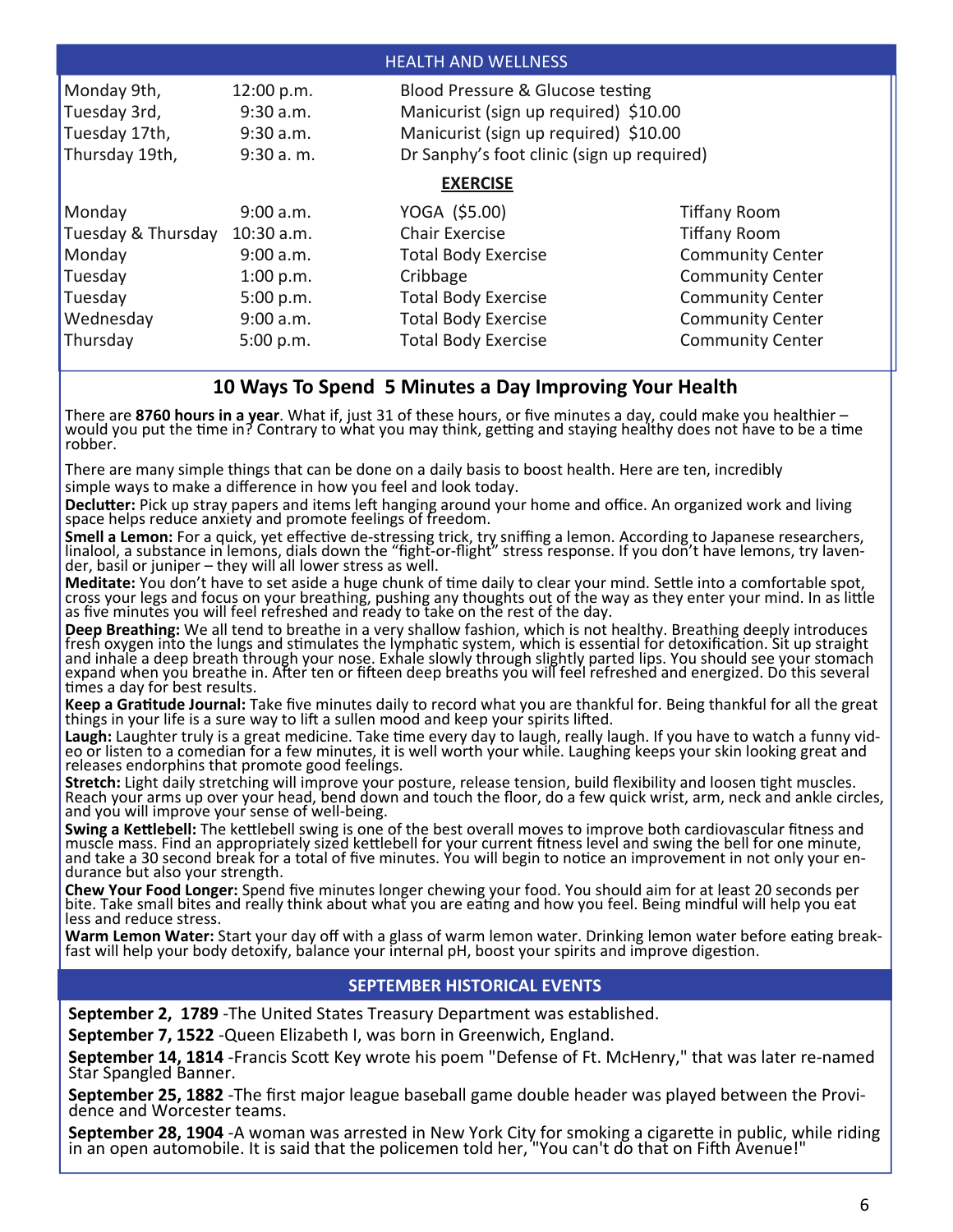| 9<br>1. Not this<br>1. Boom<br>10 <sup>1</sup><br>11<br>5. Garments of goat hair<br>2. Hoopla<br>9. Deceiver<br>3. Justifier<br>12<br>13<br>$10.$ Atop<br>4. Laser printer powder<br>14<br>15<br>5. Genus of macaws<br>11. Found in some lotions<br>17<br>18<br>19<br>16<br>20<br>6. Undertaken by two parties<br>12. Expunge<br>13. Amplifier (abbrev.)<br>7. "Smallest" particle<br>21<br>23<br>22<br>8. Dribble<br>14. Course around a star or planet<br>24<br>16. Delay<br>15. Absurd<br>18. Tidy<br>16. Adriatic resort<br>25<br>26<br>21. Colored part of an eye<br>17. Region<br>23. Eyebrow shape<br>19. Does something<br>24. Assign<br>20. You (archaic)<br>25. Horse feed<br>22. Female sib<br>$26.$ If not<br>'In the Sea' Word Search<br>Find the hidden words associated with marine life.<br><b>CLAMS</b><br>L L E<br>J F Q C W K<br>в<br>H S I F<br>Y.<br>J W<br>CORALREEF<br>S.<br>$O$ M N<br>D<br>$\mathbf{C}$<br>-11<br>P<br>C.<br>м<br>T<br>C.<br>P<br>О<br>T<br>U<br>м<br>DOLPHIN<br><b>HERRING</b><br>ĸ<br>U<br>С<br>Ζ<br>R<br>Y<br>z<br>G<br>м<br>I<br>А<br>v<br>v<br>О<br>L<br>x<br>JELLYFISH<br>v<br>E<br>N<br>S<br>D<br>N<br>м<br>F<br>А<br>А<br>F<br>G<br>×<br>M<br>I<br>О<br>в<br>R<br>LOBSTER<br><b>MARLIN</b><br>S<br>R<br>Е<br>s<br>ĸ<br>w.<br>м<br>в<br>N<br>1 L<br>U<br>т<br>U<br>E<br>А<br><b>MOLLUSK</b><br>F<br>S<br>s<br>s<br>J<br>ĸ<br>s<br>Н<br>w<br>U<br>в<br>Н<br>н<br>Q<br>Ο<br><b>MORAYEELS</b><br>OCTOPUS<br>$\mathbf{L}$<br>B<br>Н<br>v<br>R<br>А<br>в<br>Ω<br>$\mathbf{J}$<br>F<br>I<br>I<br>Т<br>P<br>н<br>т<br>G<br>F<br>OYSTER<br>G<br>С<br>R W<br>N<br>K.<br>ĸ<br>I<br>ĸ<br>s<br>PLANKTON<br>$\Omega$<br>Ω<br>P<br>м<br>А<br>F<br>×<br>SEALION<br>А<br>U<br>I<br>s<br>О<br>E<br>Н<br>Н<br>N<br>Ο<br>v<br>O<br><b>SEAANEMONE</b><br>E<br>SEAGULL<br>R<br>$\top$<br>s<br>S.<br>K<br>R A<br>G<br>U<br>О<br>А<br>N<br>s<br>ĸ<br>О<br>$\top$<br>N<br>SEAHORSE<br>S.<br>N D<br>E.<br>B P<br>E<br>$\mathbf{J}$<br>А<br>$\mathbf{I}$<br>L R R B Y<br>О<br>$\top$<br>L<br>SEAURCHIN<br>SEAWEED<br>L B C U O A P S Q T V X L S K M M X<br>SHARK<br>R M H W G L U H E E S V<br>$\circ$<br>- E<br>P P<br>T W<br><b>SHELL</b><br><b>SHRIMP</b><br>ESFPUNPRLAO<br>YM<br>T<br>vн<br>О<br>Ð<br>SQUID<br>E<br>B Q B F<br>Y I<br>$H$ C<br>A L<br>H O<br>s<br>$\circ$<br>B<br>x a<br><b>TUNA</b><br><b>TURTLE</b><br>$\mathbf{J}$<br>$\bf I$<br>Ζ<br>F.<br>A<br>UXB<br>$\mathbf{J}$<br>- R<br>$\mathbf{J}$<br>Ι.<br>P<br>×с<br>H<br>D<br><b>WHALE</b><br>DAFRN<br>$\mathbf{I}$<br>P<br>$\top$<br>$\circ$<br>E<br>1<br>M <sub>O</sub><br>M F<br>H<br>$\circ$<br>-E<br>- E<br>D O V M E<br>C.<br>N Q<br>N<br>N D<br>U<br>$\bf I$<br>- B<br>в<br>в<br>О<br>O Q Z<br>EHWYF<br>Ζ<br>S E<br>E<br>AUROW<br>H<br>Z D S E A W E E D<br>- C<br>E<br>s<br>v<br>L<br>H U<br>L<br>Н<br>K V K Y M C N M A R L I N C Q G D S<br>All About. Puzzles<br>puzzles.about.com | <b>Across</b> | з<br>2 | 16<br>4<br>5<br>17<br>8 | <b>Down</b> |
|-----------------------------------------------------------------------------------------------------------------------------------------------------------------------------------------------------------------------------------------------------------------------------------------------------------------------------------------------------------------------------------------------------------------------------------------------------------------------------------------------------------------------------------------------------------------------------------------------------------------------------------------------------------------------------------------------------------------------------------------------------------------------------------------------------------------------------------------------------------------------------------------------------------------------------------------------------------------------------------------------------------------------------------------------------------------------------------------------------------------------------------------------------------------------------------------------------------------------------------------------------------------------------------------------------------------------------------------------------------------------------------------------------------------------------------------------------------------------------------------------------------------------------------------------------------------------------------------------------------------------------------------------------------------------------------------------------------------------------------------------------------------------------------------------------------------------------------------------------------------------------------------------------------------------------------------------------------------------------------------------------------------------------------------------------------------------------------------------------------------------------------------------------------------------------------------------------------------------------------------------------------------------------------------------------------------------------------------------------------------------------------------------------------------------------------------------------------------------------------------------------------------------------------------------------------------------------------------------------------------------------------------------------------------------------------------------------------------------------------------------------------------------------------------------------------------------------------------------------------------------------------------|---------------|--------|-------------------------|-------------|
|                                                                                                                                                                                                                                                                                                                                                                                                                                                                                                                                                                                                                                                                                                                                                                                                                                                                                                                                                                                                                                                                                                                                                                                                                                                                                                                                                                                                                                                                                                                                                                                                                                                                                                                                                                                                                                                                                                                                                                                                                                                                                                                                                                                                                                                                                                                                                                                                                                                                                                                                                                                                                                                                                                                                                                                                                                                                                         |               |        |                         |             |
|                                                                                                                                                                                                                                                                                                                                                                                                                                                                                                                                                                                                                                                                                                                                                                                                                                                                                                                                                                                                                                                                                                                                                                                                                                                                                                                                                                                                                                                                                                                                                                                                                                                                                                                                                                                                                                                                                                                                                                                                                                                                                                                                                                                                                                                                                                                                                                                                                                                                                                                                                                                                                                                                                                                                                                                                                                                                                         |               |        |                         |             |
|                                                                                                                                                                                                                                                                                                                                                                                                                                                                                                                                                                                                                                                                                                                                                                                                                                                                                                                                                                                                                                                                                                                                                                                                                                                                                                                                                                                                                                                                                                                                                                                                                                                                                                                                                                                                                                                                                                                                                                                                                                                                                                                                                                                                                                                                                                                                                                                                                                                                                                                                                                                                                                                                                                                                                                                                                                                                                         |               |        |                         |             |
|                                                                                                                                                                                                                                                                                                                                                                                                                                                                                                                                                                                                                                                                                                                                                                                                                                                                                                                                                                                                                                                                                                                                                                                                                                                                                                                                                                                                                                                                                                                                                                                                                                                                                                                                                                                                                                                                                                                                                                                                                                                                                                                                                                                                                                                                                                                                                                                                                                                                                                                                                                                                                                                                                                                                                                                                                                                                                         |               |        |                         |             |
|                                                                                                                                                                                                                                                                                                                                                                                                                                                                                                                                                                                                                                                                                                                                                                                                                                                                                                                                                                                                                                                                                                                                                                                                                                                                                                                                                                                                                                                                                                                                                                                                                                                                                                                                                                                                                                                                                                                                                                                                                                                                                                                                                                                                                                                                                                                                                                                                                                                                                                                                                                                                                                                                                                                                                                                                                                                                                         |               |        |                         |             |
|                                                                                                                                                                                                                                                                                                                                                                                                                                                                                                                                                                                                                                                                                                                                                                                                                                                                                                                                                                                                                                                                                                                                                                                                                                                                                                                                                                                                                                                                                                                                                                                                                                                                                                                                                                                                                                                                                                                                                                                                                                                                                                                                                                                                                                                                                                                                                                                                                                                                                                                                                                                                                                                                                                                                                                                                                                                                                         |               |        |                         |             |
|                                                                                                                                                                                                                                                                                                                                                                                                                                                                                                                                                                                                                                                                                                                                                                                                                                                                                                                                                                                                                                                                                                                                                                                                                                                                                                                                                                                                                                                                                                                                                                                                                                                                                                                                                                                                                                                                                                                                                                                                                                                                                                                                                                                                                                                                                                                                                                                                                                                                                                                                                                                                                                                                                                                                                                                                                                                                                         |               |        |                         |             |
|                                                                                                                                                                                                                                                                                                                                                                                                                                                                                                                                                                                                                                                                                                                                                                                                                                                                                                                                                                                                                                                                                                                                                                                                                                                                                                                                                                                                                                                                                                                                                                                                                                                                                                                                                                                                                                                                                                                                                                                                                                                                                                                                                                                                                                                                                                                                                                                                                                                                                                                                                                                                                                                                                                                                                                                                                                                                                         |               |        |                         |             |
|                                                                                                                                                                                                                                                                                                                                                                                                                                                                                                                                                                                                                                                                                                                                                                                                                                                                                                                                                                                                                                                                                                                                                                                                                                                                                                                                                                                                                                                                                                                                                                                                                                                                                                                                                                                                                                                                                                                                                                                                                                                                                                                                                                                                                                                                                                                                                                                                                                                                                                                                                                                                                                                                                                                                                                                                                                                                                         |               |        |                         |             |
|                                                                                                                                                                                                                                                                                                                                                                                                                                                                                                                                                                                                                                                                                                                                                                                                                                                                                                                                                                                                                                                                                                                                                                                                                                                                                                                                                                                                                                                                                                                                                                                                                                                                                                                                                                                                                                                                                                                                                                                                                                                                                                                                                                                                                                                                                                                                                                                                                                                                                                                                                                                                                                                                                                                                                                                                                                                                                         |               |        |                         |             |
|                                                                                                                                                                                                                                                                                                                                                                                                                                                                                                                                                                                                                                                                                                                                                                                                                                                                                                                                                                                                                                                                                                                                                                                                                                                                                                                                                                                                                                                                                                                                                                                                                                                                                                                                                                                                                                                                                                                                                                                                                                                                                                                                                                                                                                                                                                                                                                                                                                                                                                                                                                                                                                                                                                                                                                                                                                                                                         |               |        |                         |             |
|                                                                                                                                                                                                                                                                                                                                                                                                                                                                                                                                                                                                                                                                                                                                                                                                                                                                                                                                                                                                                                                                                                                                                                                                                                                                                                                                                                                                                                                                                                                                                                                                                                                                                                                                                                                                                                                                                                                                                                                                                                                                                                                                                                                                                                                                                                                                                                                                                                                                                                                                                                                                                                                                                                                                                                                                                                                                                         |               |        |                         |             |
|                                                                                                                                                                                                                                                                                                                                                                                                                                                                                                                                                                                                                                                                                                                                                                                                                                                                                                                                                                                                                                                                                                                                                                                                                                                                                                                                                                                                                                                                                                                                                                                                                                                                                                                                                                                                                                                                                                                                                                                                                                                                                                                                                                                                                                                                                                                                                                                                                                                                                                                                                                                                                                                                                                                                                                                                                                                                                         |               |        |                         |             |
|                                                                                                                                                                                                                                                                                                                                                                                                                                                                                                                                                                                                                                                                                                                                                                                                                                                                                                                                                                                                                                                                                                                                                                                                                                                                                                                                                                                                                                                                                                                                                                                                                                                                                                                                                                                                                                                                                                                                                                                                                                                                                                                                                                                                                                                                                                                                                                                                                                                                                                                                                                                                                                                                                                                                                                                                                                                                                         |               |        |                         |             |
|                                                                                                                                                                                                                                                                                                                                                                                                                                                                                                                                                                                                                                                                                                                                                                                                                                                                                                                                                                                                                                                                                                                                                                                                                                                                                                                                                                                                                                                                                                                                                                                                                                                                                                                                                                                                                                                                                                                                                                                                                                                                                                                                                                                                                                                                                                                                                                                                                                                                                                                                                                                                                                                                                                                                                                                                                                                                                         |               |        |                         |             |
|                                                                                                                                                                                                                                                                                                                                                                                                                                                                                                                                                                                                                                                                                                                                                                                                                                                                                                                                                                                                                                                                                                                                                                                                                                                                                                                                                                                                                                                                                                                                                                                                                                                                                                                                                                                                                                                                                                                                                                                                                                                                                                                                                                                                                                                                                                                                                                                                                                                                                                                                                                                                                                                                                                                                                                                                                                                                                         |               |        |                         |             |
|                                                                                                                                                                                                                                                                                                                                                                                                                                                                                                                                                                                                                                                                                                                                                                                                                                                                                                                                                                                                                                                                                                                                                                                                                                                                                                                                                                                                                                                                                                                                                                                                                                                                                                                                                                                                                                                                                                                                                                                                                                                                                                                                                                                                                                                                                                                                                                                                                                                                                                                                                                                                                                                                                                                                                                                                                                                                                         |               |        |                         |             |
|                                                                                                                                                                                                                                                                                                                                                                                                                                                                                                                                                                                                                                                                                                                                                                                                                                                                                                                                                                                                                                                                                                                                                                                                                                                                                                                                                                                                                                                                                                                                                                                                                                                                                                                                                                                                                                                                                                                                                                                                                                                                                                                                                                                                                                                                                                                                                                                                                                                                                                                                                                                                                                                                                                                                                                                                                                                                                         |               |        |                         |             |
|                                                                                                                                                                                                                                                                                                                                                                                                                                                                                                                                                                                                                                                                                                                                                                                                                                                                                                                                                                                                                                                                                                                                                                                                                                                                                                                                                                                                                                                                                                                                                                                                                                                                                                                                                                                                                                                                                                                                                                                                                                                                                                                                                                                                                                                                                                                                                                                                                                                                                                                                                                                                                                                                                                                                                                                                                                                                                         |               |        |                         |             |
|                                                                                                                                                                                                                                                                                                                                                                                                                                                                                                                                                                                                                                                                                                                                                                                                                                                                                                                                                                                                                                                                                                                                                                                                                                                                                                                                                                                                                                                                                                                                                                                                                                                                                                                                                                                                                                                                                                                                                                                                                                                                                                                                                                                                                                                                                                                                                                                                                                                                                                                                                                                                                                                                                                                                                                                                                                                                                         |               |        |                         |             |
|                                                                                                                                                                                                                                                                                                                                                                                                                                                                                                                                                                                                                                                                                                                                                                                                                                                                                                                                                                                                                                                                                                                                                                                                                                                                                                                                                                                                                                                                                                                                                                                                                                                                                                                                                                                                                                                                                                                                                                                                                                                                                                                                                                                                                                                                                                                                                                                                                                                                                                                                                                                                                                                                                                                                                                                                                                                                                         |               |        |                         |             |
|                                                                                                                                                                                                                                                                                                                                                                                                                                                                                                                                                                                                                                                                                                                                                                                                                                                                                                                                                                                                                                                                                                                                                                                                                                                                                                                                                                                                                                                                                                                                                                                                                                                                                                                                                                                                                                                                                                                                                                                                                                                                                                                                                                                                                                                                                                                                                                                                                                                                                                                                                                                                                                                                                                                                                                                                                                                                                         |               |        |                         |             |
|                                                                                                                                                                                                                                                                                                                                                                                                                                                                                                                                                                                                                                                                                                                                                                                                                                                                                                                                                                                                                                                                                                                                                                                                                                                                                                                                                                                                                                                                                                                                                                                                                                                                                                                                                                                                                                                                                                                                                                                                                                                                                                                                                                                                                                                                                                                                                                                                                                                                                                                                                                                                                                                                                                                                                                                                                                                                                         |               |        |                         |             |
|                                                                                                                                                                                                                                                                                                                                                                                                                                                                                                                                                                                                                                                                                                                                                                                                                                                                                                                                                                                                                                                                                                                                                                                                                                                                                                                                                                                                                                                                                                                                                                                                                                                                                                                                                                                                                                                                                                                                                                                                                                                                                                                                                                                                                                                                                                                                                                                                                                                                                                                                                                                                                                                                                                                                                                                                                                                                                         |               |        |                         |             |
|                                                                                                                                                                                                                                                                                                                                                                                                                                                                                                                                                                                                                                                                                                                                                                                                                                                                                                                                                                                                                                                                                                                                                                                                                                                                                                                                                                                                                                                                                                                                                                                                                                                                                                                                                                                                                                                                                                                                                                                                                                                                                                                                                                                                                                                                                                                                                                                                                                                                                                                                                                                                                                                                                                                                                                                                                                                                                         |               |        |                         |             |
|                                                                                                                                                                                                                                                                                                                                                                                                                                                                                                                                                                                                                                                                                                                                                                                                                                                                                                                                                                                                                                                                                                                                                                                                                                                                                                                                                                                                                                                                                                                                                                                                                                                                                                                                                                                                                                                                                                                                                                                                                                                                                                                                                                                                                                                                                                                                                                                                                                                                                                                                                                                                                                                                                                                                                                                                                                                                                         |               |        |                         |             |
|                                                                                                                                                                                                                                                                                                                                                                                                                                                                                                                                                                                                                                                                                                                                                                                                                                                                                                                                                                                                                                                                                                                                                                                                                                                                                                                                                                                                                                                                                                                                                                                                                                                                                                                                                                                                                                                                                                                                                                                                                                                                                                                                                                                                                                                                                                                                                                                                                                                                                                                                                                                                                                                                                                                                                                                                                                                                                         |               |        |                         |             |
|                                                                                                                                                                                                                                                                                                                                                                                                                                                                                                                                                                                                                                                                                                                                                                                                                                                                                                                                                                                                                                                                                                                                                                                                                                                                                                                                                                                                                                                                                                                                                                                                                                                                                                                                                                                                                                                                                                                                                                                                                                                                                                                                                                                                                                                                                                                                                                                                                                                                                                                                                                                                                                                                                                                                                                                                                                                                                         |               |        |                         |             |
|                                                                                                                                                                                                                                                                                                                                                                                                                                                                                                                                                                                                                                                                                                                                                                                                                                                                                                                                                                                                                                                                                                                                                                                                                                                                                                                                                                                                                                                                                                                                                                                                                                                                                                                                                                                                                                                                                                                                                                                                                                                                                                                                                                                                                                                                                                                                                                                                                                                                                                                                                                                                                                                                                                                                                                                                                                                                                         |               |        |                         |             |
|                                                                                                                                                                                                                                                                                                                                                                                                                                                                                                                                                                                                                                                                                                                                                                                                                                                                                                                                                                                                                                                                                                                                                                                                                                                                                                                                                                                                                                                                                                                                                                                                                                                                                                                                                                                                                                                                                                                                                                                                                                                                                                                                                                                                                                                                                                                                                                                                                                                                                                                                                                                                                                                                                                                                                                                                                                                                                         |               |        |                         |             |
|                                                                                                                                                                                                                                                                                                                                                                                                                                                                                                                                                                                                                                                                                                                                                                                                                                                                                                                                                                                                                                                                                                                                                                                                                                                                                                                                                                                                                                                                                                                                                                                                                                                                                                                                                                                                                                                                                                                                                                                                                                                                                                                                                                                                                                                                                                                                                                                                                                                                                                                                                                                                                                                                                                                                                                                                                                                                                         |               |        |                         |             |
|                                                                                                                                                                                                                                                                                                                                                                                                                                                                                                                                                                                                                                                                                                                                                                                                                                                                                                                                                                                                                                                                                                                                                                                                                                                                                                                                                                                                                                                                                                                                                                                                                                                                                                                                                                                                                                                                                                                                                                                                                                                                                                                                                                                                                                                                                                                                                                                                                                                                                                                                                                                                                                                                                                                                                                                                                                                                                         |               |        |                         |             |
|                                                                                                                                                                                                                                                                                                                                                                                                                                                                                                                                                                                                                                                                                                                                                                                                                                                                                                                                                                                                                                                                                                                                                                                                                                                                                                                                                                                                                                                                                                                                                                                                                                                                                                                                                                                                                                                                                                                                                                                                                                                                                                                                                                                                                                                                                                                                                                                                                                                                                                                                                                                                                                                                                                                                                                                                                                                                                         |               |        |                         |             |
|                                                                                                                                                                                                                                                                                                                                                                                                                                                                                                                                                                                                                                                                                                                                                                                                                                                                                                                                                                                                                                                                                                                                                                                                                                                                                                                                                                                                                                                                                                                                                                                                                                                                                                                                                                                                                                                                                                                                                                                                                                                                                                                                                                                                                                                                                                                                                                                                                                                                                                                                                                                                                                                                                                                                                                                                                                                                                         |               |        |                         |             |
|                                                                                                                                                                                                                                                                                                                                                                                                                                                                                                                                                                                                                                                                                                                                                                                                                                                                                                                                                                                                                                                                                                                                                                                                                                                                                                                                                                                                                                                                                                                                                                                                                                                                                                                                                                                                                                                                                                                                                                                                                                                                                                                                                                                                                                                                                                                                                                                                                                                                                                                                                                                                                                                                                                                                                                                                                                                                                         |               |        |                         |             |
|                                                                                                                                                                                                                                                                                                                                                                                                                                                                                                                                                                                                                                                                                                                                                                                                                                                                                                                                                                                                                                                                                                                                                                                                                                                                                                                                                                                                                                                                                                                                                                                                                                                                                                                                                                                                                                                                                                                                                                                                                                                                                                                                                                                                                                                                                                                                                                                                                                                                                                                                                                                                                                                                                                                                                                                                                                                                                         |               |        |                         |             |
|                                                                                                                                                                                                                                                                                                                                                                                                                                                                                                                                                                                                                                                                                                                                                                                                                                                                                                                                                                                                                                                                                                                                                                                                                                                                                                                                                                                                                                                                                                                                                                                                                                                                                                                                                                                                                                                                                                                                                                                                                                                                                                                                                                                                                                                                                                                                                                                                                                                                                                                                                                                                                                                                                                                                                                                                                                                                                         |               |        |                         |             |
|                                                                                                                                                                                                                                                                                                                                                                                                                                                                                                                                                                                                                                                                                                                                                                                                                                                                                                                                                                                                                                                                                                                                                                                                                                                                                                                                                                                                                                                                                                                                                                                                                                                                                                                                                                                                                                                                                                                                                                                                                                                                                                                                                                                                                                                                                                                                                                                                                                                                                                                                                                                                                                                                                                                                                                                                                                                                                         |               |        |                         |             |
|                                                                                                                                                                                                                                                                                                                                                                                                                                                                                                                                                                                                                                                                                                                                                                                                                                                                                                                                                                                                                                                                                                                                                                                                                                                                                                                                                                                                                                                                                                                                                                                                                                                                                                                                                                                                                                                                                                                                                                                                                                                                                                                                                                                                                                                                                                                                                                                                                                                                                                                                                                                                                                                                                                                                                                                                                                                                                         |               |        |                         |             |
|                                                                                                                                                                                                                                                                                                                                                                                                                                                                                                                                                                                                                                                                                                                                                                                                                                                                                                                                                                                                                                                                                                                                                                                                                                                                                                                                                                                                                                                                                                                                                                                                                                                                                                                                                                                                                                                                                                                                                                                                                                                                                                                                                                                                                                                                                                                                                                                                                                                                                                                                                                                                                                                                                                                                                                                                                                                                                         |               |        |                         |             |
|                                                                                                                                                                                                                                                                                                                                                                                                                                                                                                                                                                                                                                                                                                                                                                                                                                                                                                                                                                                                                                                                                                                                                                                                                                                                                                                                                                                                                                                                                                                                                                                                                                                                                                                                                                                                                                                                                                                                                                                                                                                                                                                                                                                                                                                                                                                                                                                                                                                                                                                                                                                                                                                                                                                                                                                                                                                                                         |               |        |                         |             |
|                                                                                                                                                                                                                                                                                                                                                                                                                                                                                                                                                                                                                                                                                                                                                                                                                                                                                                                                                                                                                                                                                                                                                                                                                                                                                                                                                                                                                                                                                                                                                                                                                                                                                                                                                                                                                                                                                                                                                                                                                                                                                                                                                                                                                                                                                                                                                                                                                                                                                                                                                                                                                                                                                                                                                                                                                                                                                         |               |        |                         |             |
|                                                                                                                                                                                                                                                                                                                                                                                                                                                                                                                                                                                                                                                                                                                                                                                                                                                                                                                                                                                                                                                                                                                                                                                                                                                                                                                                                                                                                                                                                                                                                                                                                                                                                                                                                                                                                                                                                                                                                                                                                                                                                                                                                                                                                                                                                                                                                                                                                                                                                                                                                                                                                                                                                                                                                                                                                                                                                         |               |        |                         |             |
|                                                                                                                                                                                                                                                                                                                                                                                                                                                                                                                                                                                                                                                                                                                                                                                                                                                                                                                                                                                                                                                                                                                                                                                                                                                                                                                                                                                                                                                                                                                                                                                                                                                                                                                                                                                                                                                                                                                                                                                                                                                                                                                                                                                                                                                                                                                                                                                                                                                                                                                                                                                                                                                                                                                                                                                                                                                                                         |               |        |                         |             |
|                                                                                                                                                                                                                                                                                                                                                                                                                                                                                                                                                                                                                                                                                                                                                                                                                                                                                                                                                                                                                                                                                                                                                                                                                                                                                                                                                                                                                                                                                                                                                                                                                                                                                                                                                                                                                                                                                                                                                                                                                                                                                                                                                                                                                                                                                                                                                                                                                                                                                                                                                                                                                                                                                                                                                                                                                                                                                         |               |        |                         |             |
|                                                                                                                                                                                                                                                                                                                                                                                                                                                                                                                                                                                                                                                                                                                                                                                                                                                                                                                                                                                                                                                                                                                                                                                                                                                                                                                                                                                                                                                                                                                                                                                                                                                                                                                                                                                                                                                                                                                                                                                                                                                                                                                                                                                                                                                                                                                                                                                                                                                                                                                                                                                                                                                                                                                                                                                                                                                                                         |               |        |                         |             |
|                                                                                                                                                                                                                                                                                                                                                                                                                                                                                                                                                                                                                                                                                                                                                                                                                                                                                                                                                                                                                                                                                                                                                                                                                                                                                                                                                                                                                                                                                                                                                                                                                                                                                                                                                                                                                                                                                                                                                                                                                                                                                                                                                                                                                                                                                                                                                                                                                                                                                                                                                                                                                                                                                                                                                                                                                                                                                         |               |        |                         |             |

*A Bit More Humor*

*BOOKS FOR COOKS: ITALIAN FOOD by ANN CHOVY, MINNIE STRONI, LIZ ANYA and LYNN GUINI*